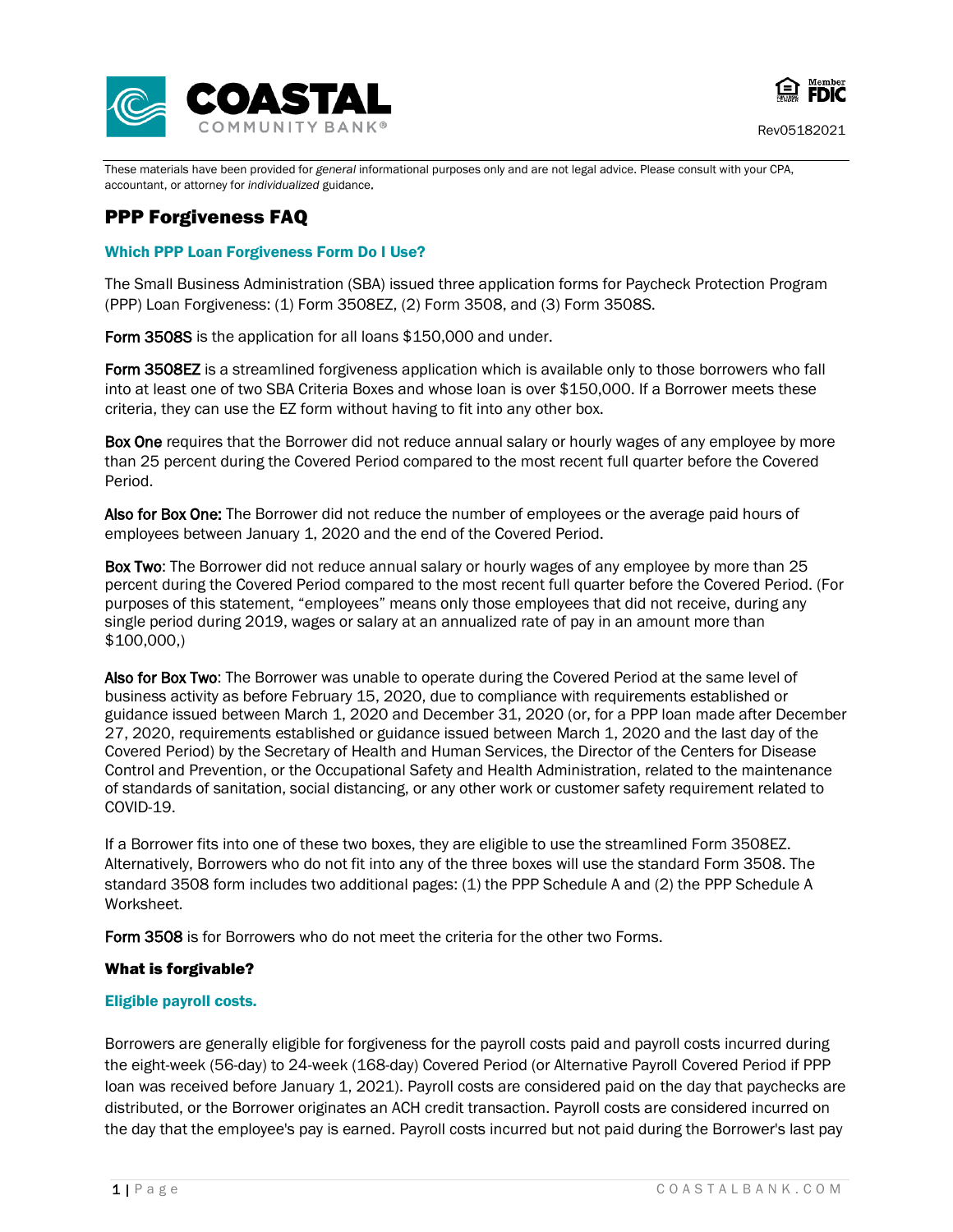period of the Covered Period (or Alternative Payroll Covered Period) are eligible for forgiveness if paid on or before the next regular payroll date. Otherwise, payroll costs must be paid during the Covered Period (or Alternative Payroll Covered Period). For each individual employee, the total amount of cash compensation eligible for forgiveness may not exceed an annual salary of \$100,000, as prorated for the Covered Period. For owner-employees, the total cash compensation eligible for forgiveness for an 8-week Cover Period may not exceed an annual salary of (8/52) of 2019 or 2020 compensation or \$15,385 per an individual, whichever is less in total across all business. For a Covered Period longer than 2.5 months, the total cash compensation eligible for forgiveness is capped at (2.5/12) of 2019 or 2020 compensations or \$20,833, whichever is less across in total across all businesses. Count payroll costs that were both paid and incurred only once.

Any Employer state and local payroll taxes that were paid or incurred during the Covered Period are eligible for forgiveness. Also, any employer contributions to employee benefits that were incurred or paid during the Covered Period are eligible for forgiveness.

For information on what qualifies as payroll costs, see Interim Final Rule on Paycheck Protection Program posted on April 2, 2020 [\(85 FR 20811\), as amended by the Revisions to the First Interim Rule, posted on](https://www.govinfo.gov/content/pkg/FR-2020-04-15/pdf/2020-07672.pdf)  [June 11, 2020. Include only payroll costs for employees whose principal place of business is in the United](https://www.govinfo.gov/content/pkg/FR-2020-04-15/pdf/2020-07672.pdf)  [States.](https://www.govinfo.gov/content/pkg/FR-2020-04-15/pdf/2020-07672.pdf)

# Eligible nonpayroll costs.

Nonpayroll costs eligible for forgiveness consist of:

a. covered mortgage obligations: payments of interest (not including any prepayment or payment of principal) on any business mortgage obligation on real or personal property incurred before February 15, 2020 ("business mortgage interest payments");

b. covered rent obligations: business rent or lease payments pursuant to lease agreements for real or personal property in force before February 15, 2020 ("business rent or lease payments"); and

c. covered utility payments: business payments for a service for the distribution of electricity, gas, water, transportation, telephone, or internet access for which service began before February 15, 2020 ("business utility payments").

d. covered operations expenditures: payments for any business software or cloud computing service that facilitates business operations, product or service delivery, the processing, payment, or tracking of payroll expenses, human resources, sales and billing functions, or accounting of tracking of supplies, inventory, records, and expenses.

e. covered property damage costs: costs related to property damage and vandalism or looting due to public disturbances that occurred during 2020 that were not covered by insurance or other compensation.

f. covered supplier costs: expenditures made to a supplier of goods for the supply of goods that are essential to the operations of the Borrower at the time at which the expenditure is made, and made pursuant to a contract, order, or purchase order in effect prior to the beginning of the Cover Period (for perishable goods, the contract, order, or purchase order may have been in effect before or at any time during the Cover Period)

g. covered worker protection expenditures: operating or capital expenditures that facilitate the adaption of the business activities of an entity to comply with the requirements established or guidance issued by the Department of Health and Human Services, the Centers for Disease Control, or the Occupational Safety and Health Administration, or any equivalent requirements established or guidance issued by a State or local government, during the period starting March 1, 2020 and ending on the date which the national emergency declared by the President with respect to the Coronavirus Disease 2019 (COVID-19) expires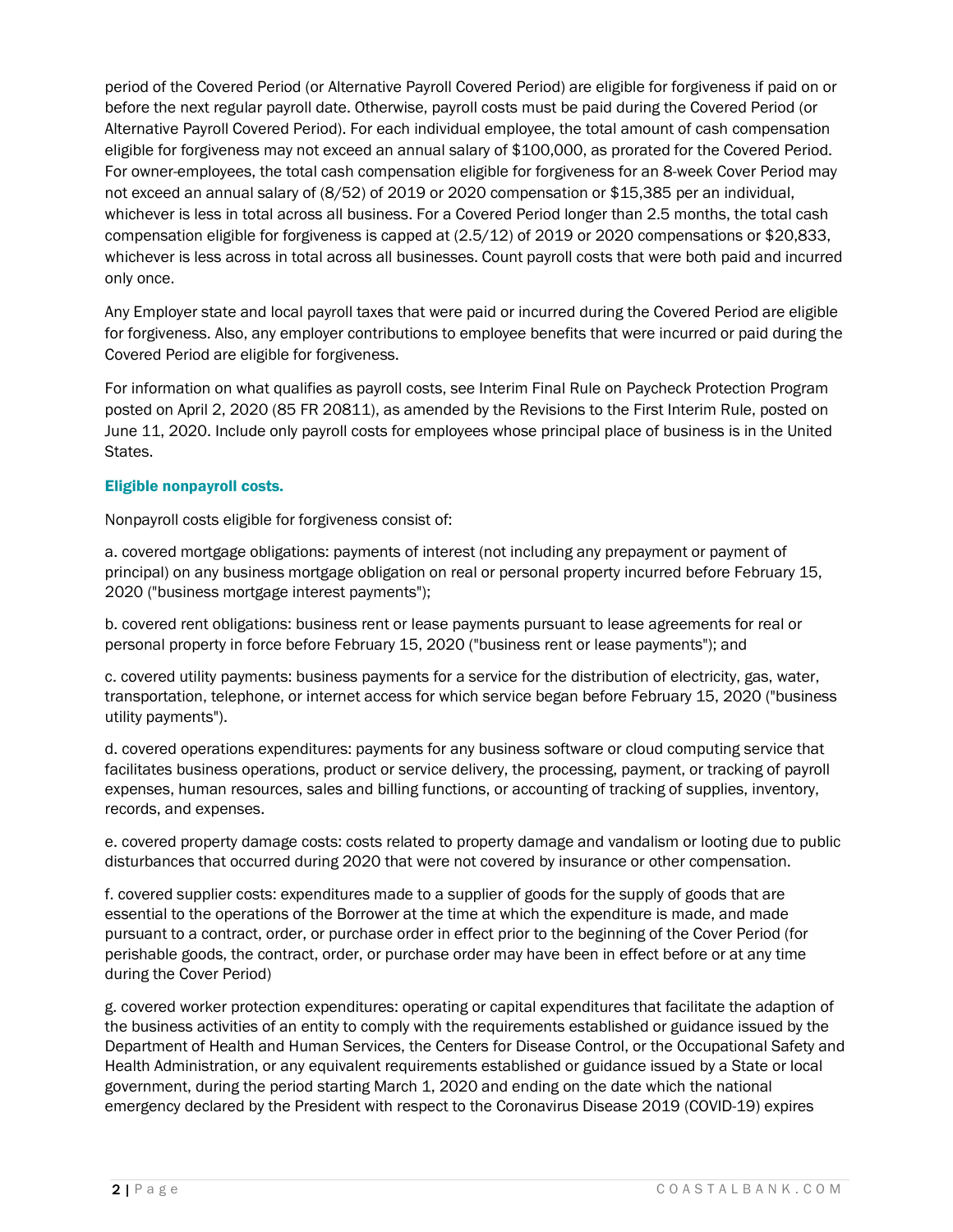related to maintenance standards for sanitation, social distancing, or any other worker or customer safety requirement related to COVID-19, but does not include residential real property or intangible property.

An eligible nonpayroll cost must be paid during the Covered Period or incurred during the Covered Period and paid on or before the next regular billing date, even if the billing date is after the Covered Period. Eligible nonpayroll costs cannot exceed 40% of the total forgiveness amount. Count nonpayroll costs that were both paid and incurred only once.

# How do I know how much of my PPP Loan will be forgiven?

The amount forgiven will be determined by the amount of eligible expenses you pay over the eight-week to 24-week covered period following the date of loan disbursement, as well as the documentation provided of the eligible expenses.

A minimum of 60% of your requested forgiveness amount must go towards payroll costs. The remaining 40% should be used towards other forgivable purposes, such as rent, utilities, mortgage interest, etc.

# When does my covered period start?

The borrower can elect either the PPP loan disbursement date as the start of their covered period or the Alternative Payroll Covered Period if they received their PPP loan before January 1, 2021. A borrower qualifies for the Alternative Payroll Covered Period if they have a payroll cycle that is bi-weekly or more frequent. If the borrower qualifies and elects to use the Alternative Payroll Covered Period, the start of the borrower's Covered Period will begin on the first day of the first payroll cycle in the covered period.

Treasury/SBA acknowledge that the 8-week covered period may not align with the borrower's payroll cycle, so they are allowing the borrower to elect to use this alternative payroll covered period when borrower has a bi-weekly or more frequent payroll cycle.

The borrower can choose to have their covered period end any day between the eight-week to 24-week cover perioded.

# Are payroll costs for expenses actually paid during the eight-week to 24-week cover period, or can they be used for payroll costs incurred but not yet paid? (cash vs. accrual method)

Borrowers are generally eligible for forgiveness for both payroll costs paid, and payroll costs incurred during the eight-week to 24-week Covered Period. Payroll costs are considered paid on the day that paychecks are distributed, or the Borrower originates an ACH credit transaction, while payroll costs are considered incurred on the day that the employee's pay is earned. Payroll costs incurred but not paid during the Borrower's last pay period of the Covered Period are eligible for forgiveness if paid on or before the next regular payroll date. Otherwise, payroll costs must be paid during the Covered Period.

# Are we required to immediately bring back previously laid off employees? What about for employees who refuse to come back to work due to compromised status?

You are not restricted by the CARES Act from delaying bringing employees back to work, but it may impact the amount of loan forgiveness. The Loan Forgiveness Application calculates FTEs for loan forgiveness for the period immediately following funding of the loan. Failure to fill open positions may limit an employer's ability to reach the minimum 60% threshold for payroll costs, which can also reduce the forgivable loan amount.

There is also nothing prohibiting employers from hiring additional employees over the number used in calculating loan amount in the original loan application. Employers should fill any open positions as soon as possible to avoid a reduction in loan forgiveness. Employers may also continue paying employees who are not actively working, at a minimum of 75% of their regular salary or hourly wages in order to avoid a reduction.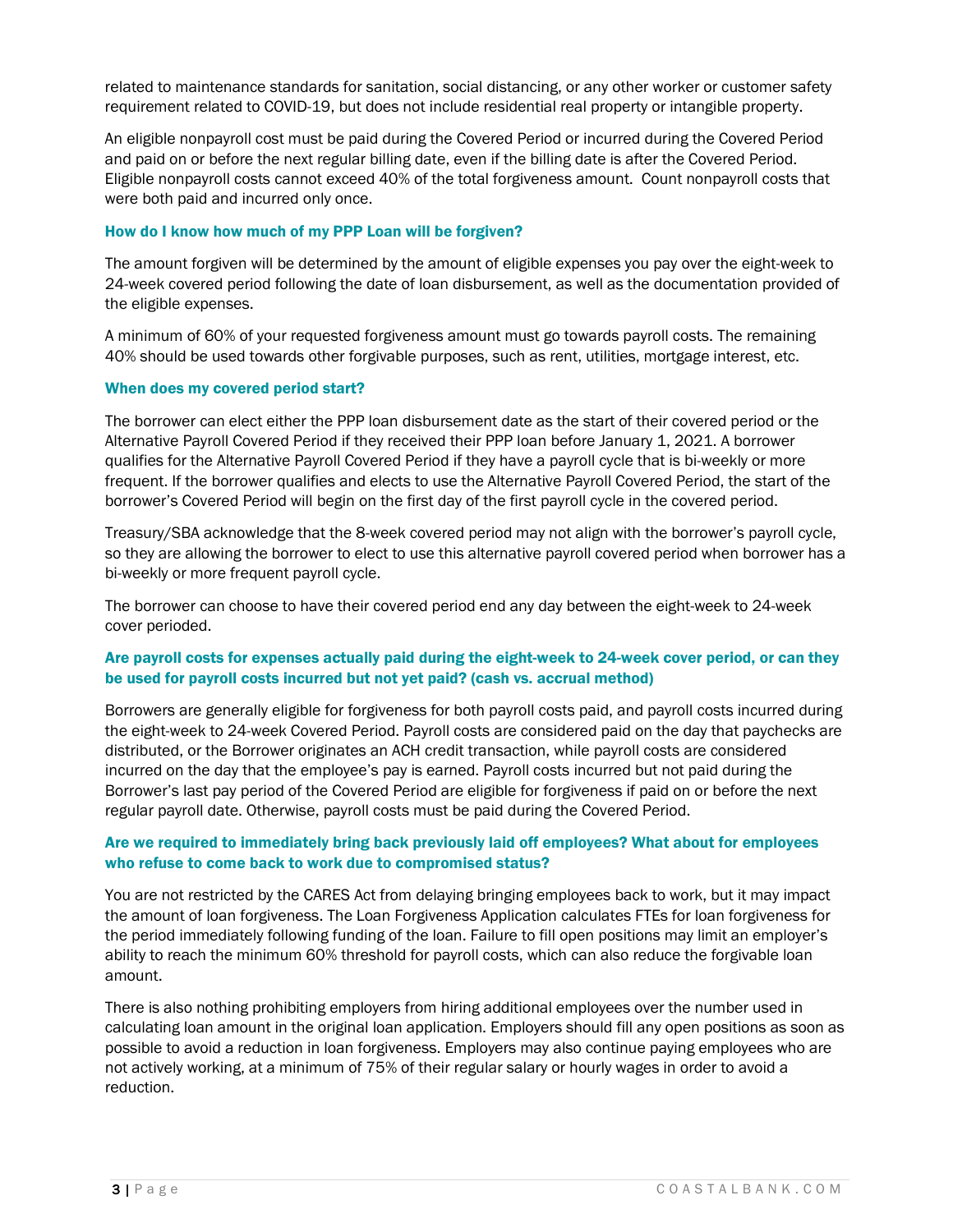# I laid off or reduced salaries for some employees before applying for the PPP Loan. Can I rehire or increase pay for those employees?

The purpose of the program is to return employees to work and payroll. In order to meet that requirement, you should rehire any staff that were laid off or put on furlough and reinstate any pay that was decreased by more than 25% to meet the requirements for forgiveness before the end of your covered period.

# Do I have to bring back the total number of employees or just pay 60% of the PPP Loan towards payroll regardless of the number of employees or hours?

The Loan Forgiveness Application looks at the average total number of FTEs over the eight-week to 24-week covered period as well as total payroll costs. However, in certain circumstances, you can get FTE credit during the covered period for FTEs who are not actively working, so long as those employees still received at least 75% of their regular pay. See PPP Schedule A Worksheet, Table 1 on the Loan Forgiveness Application.

Unfortunately, there are too many moving parts related to FTEs and reduction in salary or hourly rate to be able to provide a clear answer. Remember that a minimum of 60% of loan amount must go towards payroll costs to avoid a reduction in loan forgiveness; however, reductions in forgiveness may apply for any reductions in FTE or compensation.

# What are the Safe Harbors and exemptions for FTE reductions?

Any FTE reductions that fall into any one of these cases do not reduce the Borrower's loan forgiveness:

- 1. If both of the following conditions are met:
	- a. the Borrower reduced its FTE employee levels in the period beginning February 15, 2020, and ending April 26, 2020; and
	- b. the Borrower then restored its FTE employee levels to its FTE employee levels in the Borrower's pay period that included February 15, 2020 by no later than (i) December 31, 2020, for a PPP loan made before December 27, 2020 or (ii) the last day of the Covered Period, for a PPP loan made after December 27, 2020.
- 2. any positions for which the Borrower made a good-faith, written offer to rehire an individual who has an employee on February 15, 2020, and the Borrower was unable to hire similarly qualified employees for unfilled positions on or before (a) December 31, 2020 for a PPP loan made before December 27, 2020 or (b) the last day of the Covered Period for a PPP loan made after December 27, 2020.
- 3. Any positions for which the Borrower made a good-faith, written offer to restore any reduction in hours, at the same salary or wages, during the Covered Period or the Alternative Covered Period, and the employee rejected the offer.
- 4. Any employees who during the Covered Period or Alternative Covered Period:
	- a. Were fired for-cause,
	- b. Voluntarily resigned, or
	- c. Voluntarily requested and received a reduction of their hours
- 5. If the Borrower, in good faith, is able to document that it was unable to operate between February 15, 2020, and the end of the Covered Period at the same level of business activity as before February 15, 2020, by the Secretary of Health and Human Services, the Director of the Centers for Disease Control and Prevention, or the Occupational Safety and Health Administration, related to the maintenance of standards for sanitation, social distancing, or any other worker or customer safety requirement related to COVID-19.

In all the above, include FTE as if you had that previous employee unless you filled the position with a new employee.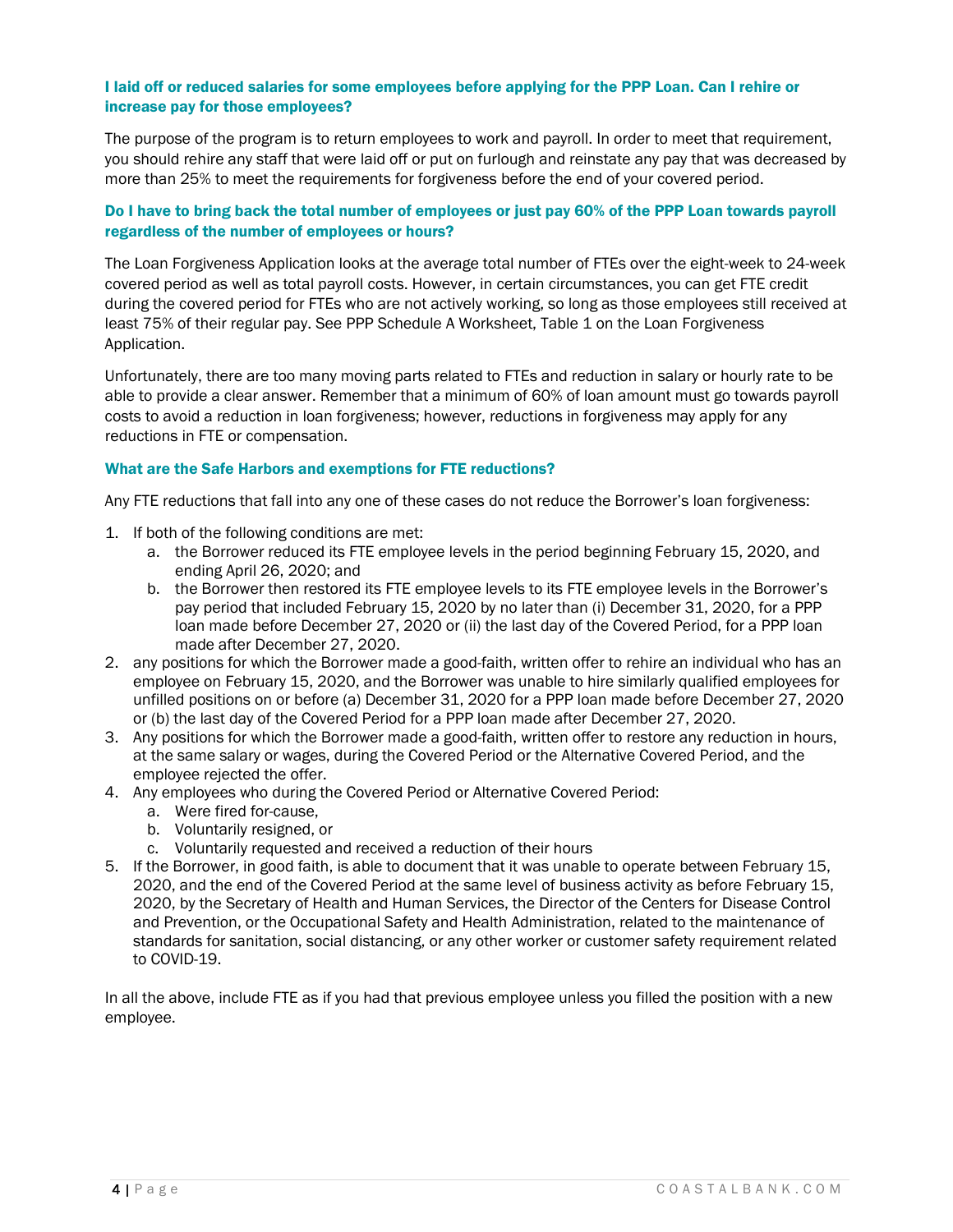#### What if my payroll costs changed during the Covered Period?

If your payroll costs change due to a reduced number in full-time employees, then your loan forgiveness amount will be reduced proportionately.

If your payroll costs change due to reduced salaries, your eligible amount of forgiveness will be reduced if your total payroll costs fall below 60% of the total loan amount.

If an employee earns in excess of \$100,000 but experienced a salary reduction, these salaries are not factored into the calculation.

# How do I calculate my payroll costs if my loan funds are received in the middle of a pay period?

A borrower's "Covered Period" begins on the date the PPP loan funds are disbursed by the lender. The eight-week to 24-week period can be backdated to a period prior to receipt of loan funds. However, if you received your PPP loan before January 1, 2021 then there is an "Alternative Payroll Covered Period" for employers who use a "biweekly (or more frequent) payroll schedule." The Alternative Payroll Covered Period allows borrowers to start their eight-week to 24-week period "on the first day of their first pay period following their PPP Loan Disbursement Date." The Loan Forgiveness Application Instructions give the following example:

If the Borrower received its PPP loan proceeds on Monday, April 20, and the first day of its first pay period following its PPP loan disbursement is Sunday, April 26, the first day of the Alternative Payroll Covered Period is April 26 and the last day of the Alternative Payroll Covered Period is Saturday, October 10 (or June 20, for an 8-week covered period).

Borrowers who elect to use the Alternative Payroll Covered Period must apply the Alternative Payroll Covered Period wherever there is a reference in the application to "the Covered Period or the Alternative Payroll Covered Period." See the Loan Forgiveness Application for additional details.

# Can you explain the Covered Period for FTE count vs. the December 31st week/end of the Covered Period ending FTE count?

The (a) December 31, 2020 for a PPP loan made before December 27, 2020 or (b) the last day of the Covered Period, for a PPP loan made after December 27, 2020, the date is used for determining whether a borrower qualifies for a Safe Harbor from a reduction in loan forgiveness due to either a reduction in FTEs or a reduction in compensation.

Borrowers should carefully document any of the above situations to qualify for an exception.

# I have extended offers to some of my employees who were laid off and now they are refusing to come back to work? Will my loan forgiveness be impacted as a result?

No, it will not impact the FTE calculation. The SBA has confirmed that if an employer makes a "good faith, written offer of rehire" to their employees, and those employees refuse the offer to return to work, the borrower will not be penalized and those employees will not be counted towards a reduction in headcount. The borrower needs to provide documentation that they made an offer of rehire and that the employee has rejected the offer.

It may, however, impact the total amount of payroll that can be forgiven if it reduces the amount you will pay during the Covered Period to a level below 60%.

#### Are bonuses and commissions included in payroll costs?

Yes, the CARES Act defines the term "payroll costs" broadly to include compensation in the form of salary, wages, and commissions. Additionally, if a borrower pays furloughed employees their salary, wages, or commissions during the covered period, those payments are eligible for forgiveness as long as they do not exceed an annual salary of \$100,000 as prorated for the covered period (for 24 weeks, a maximum of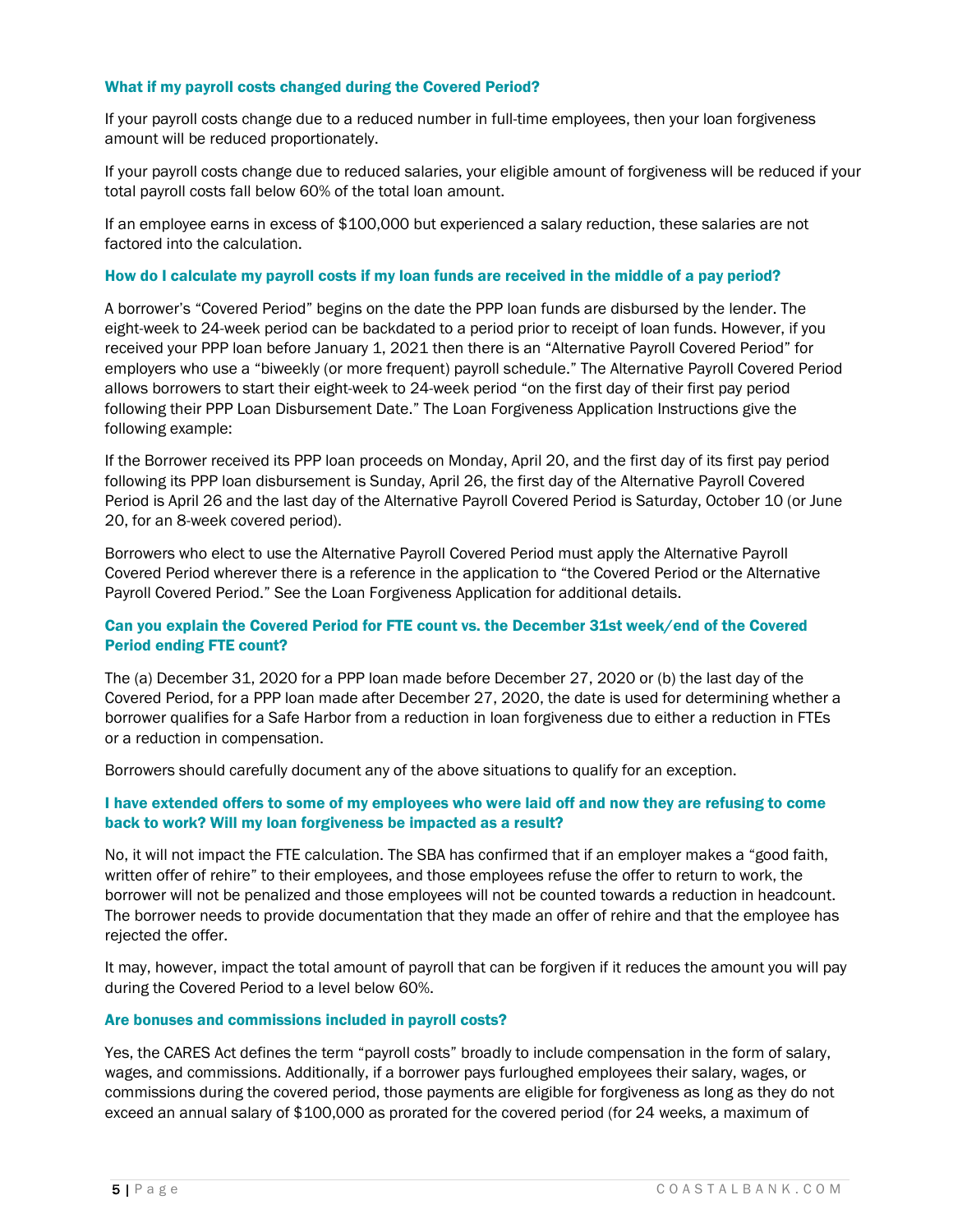\$46,154 per individual, or for eight weeks, a maximum of \$15,385 per individual). However, the salary cap is different for owners.

# Do lease payments include payment for personal property such as business vehicles, as well as real property?

The Loan Forgiveness Application includes covered rent obligations "business rent or lease payments pursuant to lease agreements for real or personal property in force before February 15, 2020." Lease payments for business vehicles generally should qualify, provided that the lease was in force before February 15, 2020.

#### What are considered covered utility expenses?

The Loan Forgiveness Application states that covered utility payments are "business payments for a service for the distribution of electricity, gas, water, transportation, telephone, or internet access for which service began before February 15, 2020."

Like all nonpayroll costs, forgivable utility payments "must be paid during the Covered Period or incurred during the Covered Period and paid on or before the next regular billing date, even if the billing date is after the Covered Period."

# Does interest accrue during the forgiveness application period?

Yes. Interest begins accruing on the date the loan is funded. The SBA will pay interest through the date the bank receives the forgiveness money. The Borrower will be responsible for any interest accrued on any unforgiven portions of a loan, if applicable.

#### Is there a deadline to apply for loan forgiveness?

Borrowers have 10 months after the end of their 24-week Covered Period to apply for forgiveness. We encourage Borrowers to apply as early as possible.

# What documentation do I need to include in my application for loan forgiveness?

Along with either the 3508EZ or 3508 Application, Borrowers must submit documentation verifying the eligible cash compensation and non-cash benefit payments from the Borrower's Covered Period consisting of each of the following:

- Bank account statements or third-party payroll service provider reports documenting the amount of cash compensation paid to employees.
- Tax forms (or equivalent third-party payroll service provider reports) for the periods that overlap with the Borrower's Covered Period:
	- $\circ$  Payroll tax filings reported, or that will be reported, to the IRS (typically, Form 941); and
	- $\circ$  State quarterly business and individual employee wage reporting and unemployment insurance tax filings reported, or that will be reported, to the relevant state.
- Payment receipts, cancelled checks, or account statements documenting the amount of any employer contributions to employee health insurance and retirement plans that the Borrower included in the forgiveness amount (PPP Schedule A, lines (6) and (7)).

Further, the 3508 Applications must also submit FTE and Nonpayroll documentation. The FTE documentation must show one of the following:

- the average number of FTE employees on payroll per week employed by the Borrower between February 15, 2019, and June 30, 2019;
- the average number of FTE employees on payroll per week employed by the Borrower between January 1, 2020, and February 29, 2020; or
- in the case of a seasonal employer, the average number of FTE employees on payroll per week employed by the Borrower between February 15, 2019 and June 30, 2019; between January 1, 2020, and February 29, 2020; or any consecutive 12-week period between February 15, 2019 and February 15, 2020. (Documents submitted may cover periods longer than the specific time period).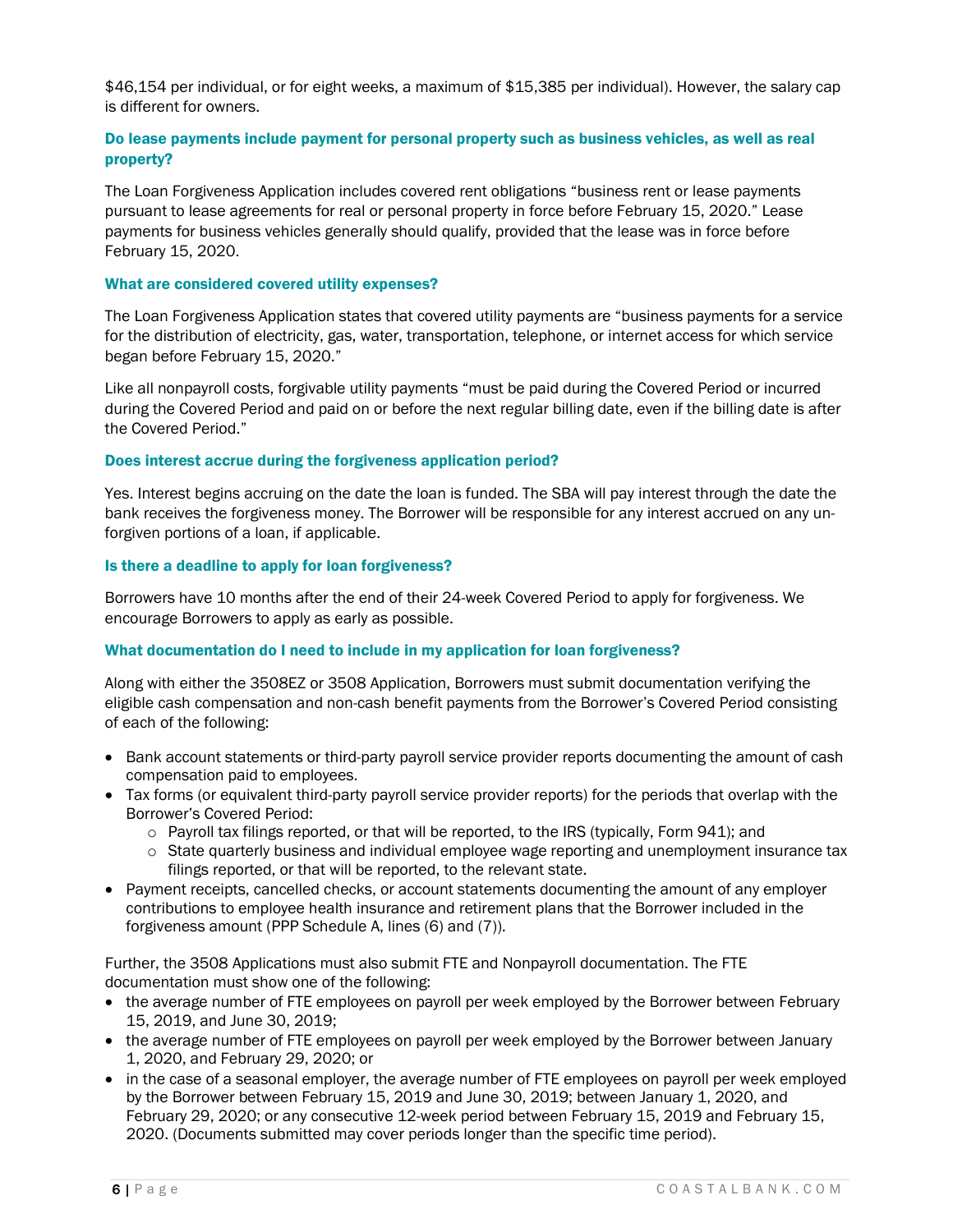Lastly, 3508/3508EZ Applications must also submit Nonpayroll documentation verifying the existence of the obligations/services prior to February 15, 2020, and eligible payments from the Covered Period.

- Business mortgage interest payments: Copy of lender amortization schedule and receipts or cancelled checks verifying eligible payments from the Covered Period; or lender account statements from February 2020 and the months of the Covered Period through one month after the end of the Covered Period verifying interest amounts and eligible payments.
- Business rent or lease payments: Copy of current lease agreement and receipts or cancelled checks verifying eligible payments from the Covered Period; or lessor account statements from February 2020 and from the Covered Period through one month after the end of the Covered Period verifying eligible payments.
- Business utility payments: Copy of invoices from February 2020 and those paid during the Covered Period and receipts, cancelled checks, or account statements verifying those eligible payments.
- Covered operations expenditures: Copy of invoices, orders, or purchase orders paid during the Covered Period and receipts, cancelled checks, or account statements verifying those eligible payments.
- Covered property damage costs: Copy of invoices, orders, or purchase orders paid during the Covered Period and receipts, cancelled checks, or account statements verifying those eligible payments and documentation that the costs were related to property damage and vandalism or looting due to public disturbances that occurred during 2020 and such costs were not covered by insurance or other compensation.
- Covered supplier costs: Copy of contracts, orders, or purchase orders in effect at any time before the Covered Period (except for perishable goods), copy of invoices, orders, or purchase orders paid during the Covered Period and receipts, cancelled checks, or account statements verifying those eligible payments.
- Covered worker protection expenditures: Copy of invoices, orders, or purchase orders paid during the Covered Period and receipts, cancelled checks, or account statements verifying those eligible payments, and documentation that the expenditures were used by the Borrower to comply with applicable COVID-19 guidance during the Covered Period.

Other than those documents Borrower's must submit, there are many documents that each Borrower is required to maintain, but not submit. See SBA Form 3508 Revised 1/19/21, Page 12-13, SBA Form 3508EZ Revised 1/19/21, Page 8-9, or SBA Form 3508S Revised 1/19/21, Page 6 for more details.

# When will I know how much forgiveness I qualify for?

You should receive a response within 150 days of the submission of your completed application for loan forgiveness. If we are missing any documentation, we will request that as soon as we determine that the application packet is not complete. An incomplete application could delay the process, so we encourage you to review your submission for completeness. Of the 150 days, Coastal has 60 days to review the application and make a decision regarding loan forgiveness. If Coastal decides the borrower qualifies for loan forgiveness for some or all of the amount of the loan applied for, we will submit it to the SBA for review. The SBA will then have 90 days to remit to Coastal the appropriate forgiveness amount and interest accrued through the date of payment.

#### What happens if some of my loan is not forgiven?

Any outstanding principal balance and/or interest that has accrued on the unforgiven loan amount must be repaid. Payments will begin 10 months plus 24 weeks following the loan disbursement, with interest accruing at a rate of 1% of the loan amount. The total remaining principal and interest must be repaid according to the terms of the loan, subject to a minimum maturity date of five years since the loan's disbursement.

# What are some reasons my loan would require full repayment?

Your loan might be denied in full if the funds were not used for eligible expenses during the Covered Period, or you failed to submit sufficient documentation of those expenses. Also, your loan would not be forgiven if you fail to submit your application for PPP Loan Forgiveness within 10 months after the end of the 24-week covered period. Other than the cost of not having your loan forgiven, there are other penalties involved as